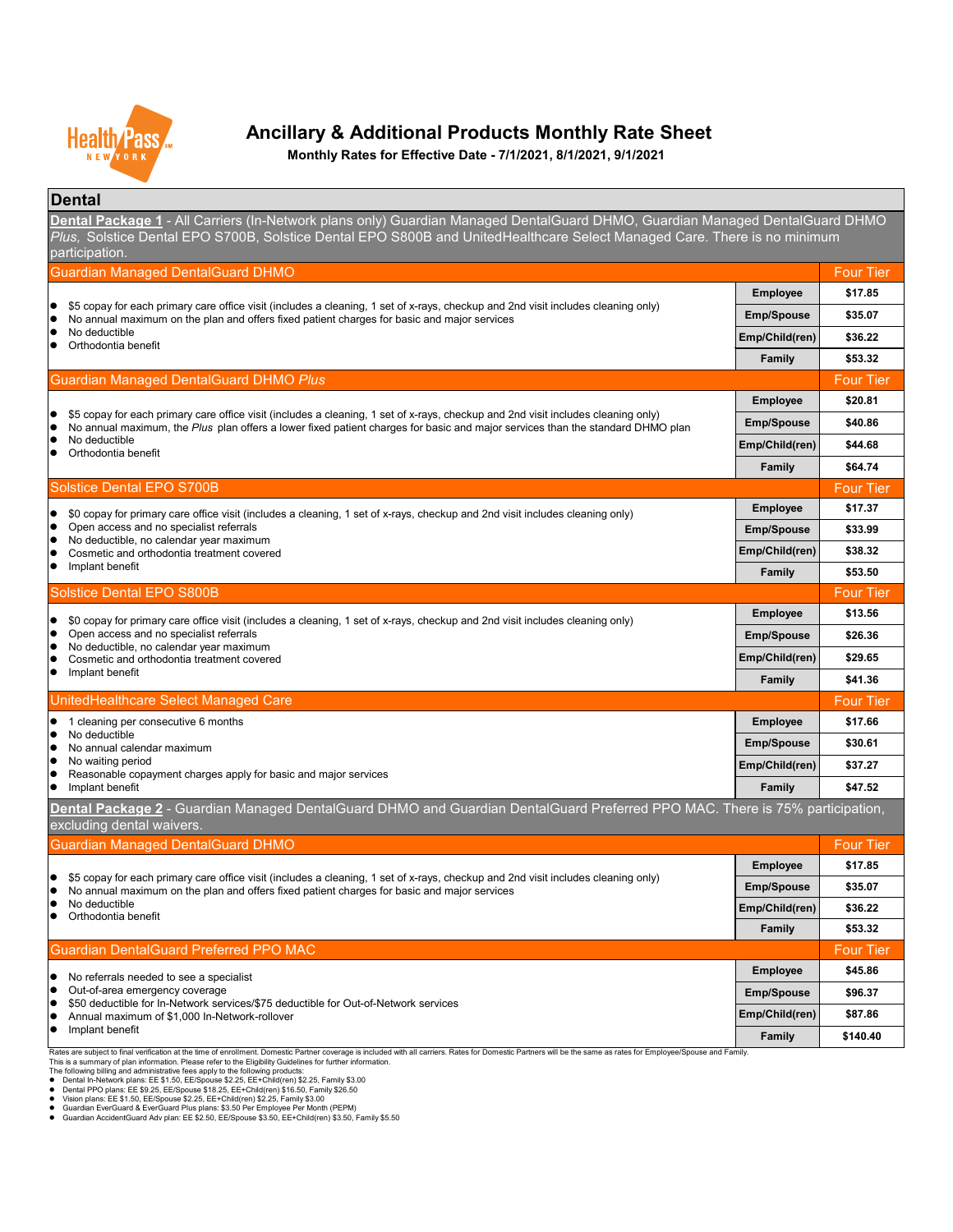**Family \$106.03**



## **Ancillary & Additional Products Monthly Rate Sheet**

**Monthly Rates for Effective Date - 7/1/2021, 8/1/2021, 9/1/2021**

Rates are subject to final verification at the time of enrollment. Domestic Partner coverage is included with all carriers. Rates for Domestic Partners will be the same as rates for Employee/Spouse and Family. This is a summary of plan information. Please refer to the Eligibility Guidelines for further information.

| Dental continued                                                                                                                                                                                                                                                   |                             |                       |
|--------------------------------------------------------------------------------------------------------------------------------------------------------------------------------------------------------------------------------------------------------------------|-----------------------------|-----------------------|
| Dental Package 3 - Guardian Managed DentalGuard DHMO Plus and Guardian DentalGuard Preferred PPO Plus MAC. There is 75%<br>participation, excluding dental waivers.                                                                                                |                             |                       |
| <b>Guardian Managed DentalGuard DHMO Plus</b>                                                                                                                                                                                                                      |                             | <b>Four Tier</b>      |
|                                                                                                                                                                                                                                                                    | <b>Employee</b>             | \$20.81               |
| \$5 copay for each primary care office visit (includes a cleaning, 1 set of x-rays, checkup and 2nd visit includes cleaning only)<br>No annual maximum, the Plus plan offers a lower fixed patient charges for basic and major services than the standard DMO plan | <b>Emp/Spouse</b>           | \$40.86               |
| No deductible<br>Orthodontia benefit                                                                                                                                                                                                                               | Emp/Child(ren)              | \$44.68               |
|                                                                                                                                                                                                                                                                    | <b>Family</b>               | \$64.74               |
| <b>Guardian DentalGuard Preferred PPO Plus MAC</b>                                                                                                                                                                                                                 |                             | <b>Four Tier</b>      |
| No referrals are needed to see a specialist                                                                                                                                                                                                                        | <b>Employee</b>             | \$52.45               |
| Out-of-area emergency coverage<br>\$50 deductible for In-Network services/\$50 deductible for Out-of-Network services                                                                                                                                              | <b>Emp/Spouse</b>           | \$110.44              |
| Combined In-Network and Out-of-Network annual maximum of \$1,000 with an additional \$500 of benefit In-Network<br>(In-Network rollover)                                                                                                                           | Emp/Child(ren)              | \$100.71              |
| Implant benefit                                                                                                                                                                                                                                                    | <b>Family</b>               | \$160.90              |
| Dental Package 4 - Solstice Dental EPO S700B, Solstice Dental EPO S800B, Solstice Dental PPO and Solstice Dental Value PPO MAC.<br>There is no minimum participation.                                                                                              |                             |                       |
| <b>Solstice Dental EPO S700B</b>                                                                                                                                                                                                                                   |                             | <b>Four Tier</b>      |
| \$0 copay for primary care office visit (includes a cleaning, 1 set of x-rays, checkup and 2nd visit includes cleaning only)<br>Open access and no specialist referrals                                                                                            | <b>Employee</b>             | \$17.37               |
|                                                                                                                                                                                                                                                                    | <b>Emp/Spouse</b>           | \$33.99               |
| No deductible, no calendar year maximum<br>Cosmetic and orthodontia treatment covered                                                                                                                                                                              | Emp/Child(ren)              | \$38.32               |
| Implant benefit                                                                                                                                                                                                                                                    | <b>Family</b>               | \$53.50               |
| <b>Solstice Dental EPO S800B</b>                                                                                                                                                                                                                                   |                             | <b>Four Tier</b>      |
| \$0 copay for primary care office visit (includes a cleaning, 1 set of x-rays, checkup and 2nd visit includes cleaning only)                                                                                                                                       | <b>Employee</b>             | \$13.56               |
| Open access and no specialist referrals                                                                                                                                                                                                                            | <b>Emp/Spouse</b>           | \$26.36               |
| No deductible, no calendar year maximum<br>Cosmetic and orthodontia treatment covered                                                                                                                                                                              | Emp/Child(ren)              | \$29.65               |
| Implant benefit                                                                                                                                                                                                                                                    | <b>Family</b>               | \$41.36               |
| <b>Solstice Dental PPO</b>                                                                                                                                                                                                                                         |                             | <b>Four Tier</b>      |
| Includes 4 cleanings in any 12 consecutive months                                                                                                                                                                                                                  | <b>Employee</b>             | \$58.90               |
| No referrals needed to see a specialist<br>\$50 deductible for In-Network services/\$50 deductible for Out-of-Network services                                                                                                                                     | <b>Emp/Spouse</b>           | \$105.14              |
| Annual maximum of \$2,000                                                                                                                                                                                                                                          | Emp/Child(ren)              | \$124.07              |
| Implant benefit                                                                                                                                                                                                                                                    | <b>Family</b>               | \$163.04              |
| <b>Solstice Dental Value PPO MAC</b>                                                                                                                                                                                                                               |                             | <b>Four Tier</b>      |
| Includes 2 cleanings in any 12 consecutive months                                                                                                                                                                                                                  | <b>Employee</b>             | \$34.25               |
| No referrals needed to see a specialist<br>Out-of-Network reimbursement is MAC (Maximum Allowable Charge)                                                                                                                                                          | <b>Emp/Spouse</b>           | \$68.24               |
| \$50 deductible for In-Network services/\$50 deductible for Out-of-Network services                                                                                                                                                                                | Emp/Child(ren)              | \$73.31               |
| Annual maximum of \$1,000                                                                                                                                                                                                                                          | $F_{2m}$ ily $\blacksquare$ | $\mathfrak{C}$ 106.02 |

The following billing and administrative fees apply to the following products:

- Dental In-Network plans: EE \$1.50, EE/Spouse \$2.25, EE+Child(ren) \$2.25, Family \$3.00
- Dental PPO plans: EE \$9.25, EE/Spouse \$18.25, EE+Child(ren) \$16.50, Family \$26.50
- Vision plans: EE \$1.50, EE/Spouse \$2.25, EE+Child(ren) \$2.25, Family \$3.00
- Guardian EverGuard & EverGuard Plus plans: \$3.50 Per Employee Per Month (PEPM)
- Guardian AccidentGuard Adv plan: EE \$2.50, EE/Spouse \$3.50, EE+Child(ren) \$3.50, Family \$5.50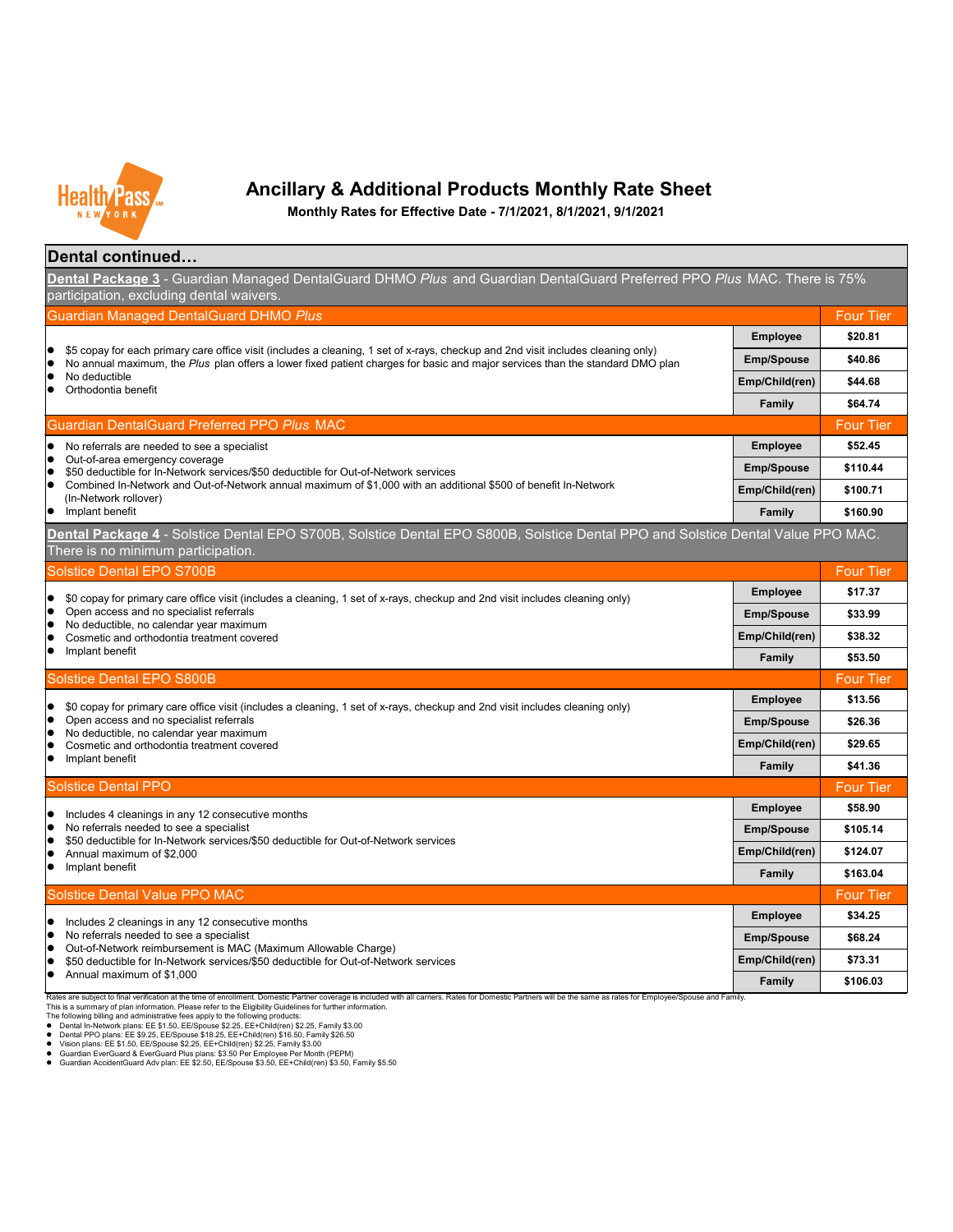#### This is a summary of plan information. Please refer to the Eligibility Guidelines for further information. The following billing and administrative fees apply to the following products:

- Dental In-Network plans: EE \$1.50, EE/Spouse \$2.25, EE+Child(ren) \$2.25, Family \$3.00
- Dental PPO plans: EE \$9.25, EE/Spouse \$18.25, EE+Child(ren) \$16.50, Family \$26.50
- Vision plans: EE \$1.50, EE/Spouse \$2.25, EE+Child(ren) \$2.25, Family \$3.00
- Guardian EverGuard & EverGuard Plus plans: \$3.50 Per Employee Per Month (PEPM)
- Guardian AccidentGuard Adv plan: EE \$2.50, EE/Spouse \$3.50, EE+Child(ren) \$3.50, Family \$5.50



#### **Ancillary & Additional Products Monthly Rate Sheet**

**Monthly Rates for Effective Date - 7/1/2021, 8/1/2021, 9/1/2021**

| Dental continued                                                                                                                                                                  |
|-----------------------------------------------------------------------------------------------------------------------------------------------------------------------------------|
| <b>Dental Package 5</b> - UnitedHealthcare Select Managed Care, UnitedHealthcare Low PPO MAC and UnitedHealthcare High PPO MAC. There<br>is a two enrolled minimum participation. |
|                                                                                                                                                                                   |

| UnitedHealthcare Select Managed Care                                                                                                                                                                                       |                   | <b>Four Tier</b> |
|----------------------------------------------------------------------------------------------------------------------------------------------------------------------------------------------------------------------------|-------------------|------------------|
| cleaning per consecutive 6 months                                                                                                                                                                                          | <b>Employee</b>   | \$17.66          |
| No deductible<br>No annual calendar maximum                                                                                                                                                                                | <b>Emp/Spouse</b> | \$30.61          |
| No waiting period<br>Reasonable copayment charges apply for basic and major services                                                                                                                                       | Emp/Child(ren)    | \$37.27          |
| Implant benefit                                                                                                                                                                                                            | <b>Family</b>     | \$47.52          |
| UnitedHealthcare Low PPO MAC                                                                                                                                                                                               |                   | <b>Four Tier</b> |
| No referrals to see a specialist<br>$\bullet$                                                                                                                                                                              | <b>Employee</b>   | \$45.35          |
| \$50 deductible /\$75 deductible family (calendar year)<br>$\bullet$<br>\$1,000 both In and Out-of-Network annual maximum<br>$\bullet$                                                                                     | <b>Emp/Spouse</b> | \$90.46          |
| Out-of-Network reimbursement is MAC (Maximum Allowable Charge) which is based on participating provider contracted fees<br>O<br>Implant and orthodontic benefits                                                           | Emp/Child(ren)    | \$91.13          |
| Consumer MaxMultiplier® rewards for dental care by adding dollars to next year's maximum                                                                                                                                   | <b>Family</b>     | \$142.37         |
| UnitedHealthcare High PPO MAC                                                                                                                                                                                              |                   | <b>Four Tier</b> |
| No referrals to see a specialist                                                                                                                                                                                           | <b>Employee</b>   | \$53.23          |
| Preventive and diagnostic care like exams, cleanings and x-rays won't apply to the annual maximum<br>\$50 deductible /\$100 deductible family (calendar year)<br>\$2,000 both In and Out-of-Network annual maximum         | <b>Emp/Spouse</b> | \$106.21         |
| Out-of-Network reimbursement is MAC (Maximum Allowable Charge) which is based on participating provider contracted fees<br>Implant and orthodontic benefits                                                                | Emp/Child(ren)    | \$104.84         |
| Consumer MaxMultiplier <sup>®</sup> rewards for dental care by adding dollars to next year's maximum                                                                                                                       | <b>Family</b>     | \$164.73         |
| <b>Dental Package 6</b> - UnitedHealthcare INO 100/50/50 and UnitedHealthcare High PPO MAC. There is a two enrolled minimum participation.                                                                                 |                   |                  |
| UnitedHealthcare INO 100/50/50                                                                                                                                                                                             |                   | <b>Four Tier</b> |
| 2 cleanings per consecutive 12 months<br>No referrals to see a specialist                                                                                                                                                  | <b>Employee</b>   | \$26.49          |
|                                                                                                                                                                                                                            |                   |                  |
| No waiting period                                                                                                                                                                                                          | <b>Emp/Spouse</b> | \$52.23          |
| \$50 deductible /\$150 deductible family (calendar year)<br>\$1,000 annual maximum<br>Includes Out-of-Network emergency treatment, if necessary                                                                            | Emp/Child(ren)    | \$54.90          |
| Implant and orthodontic benefits<br>Consumer MaxMultiplier® rewards for dental care by adding dollars to next year's maximum                                                                                               | <b>Family</b>     | \$84.32          |
| UnitedHealthcare High PPO MAC                                                                                                                                                                                              |                   | <b>Four Tier</b> |
| No referrals to see a specialist<br>$\bullet$                                                                                                                                                                              | <b>Employee</b>   | \$53.23          |
| Preventive and diagnostic care like exams, cleanings and x-rays won't apply to the annual maximum<br>\$50 deductible /\$100 deductible family (calendar year)<br>$\bullet$                                                 | <b>Emp/Spouse</b> | \$106.21         |
| \$2,000 both In and Out-of-Network annual maximum<br>O<br>Out-of-Network reimbursement is MAC (Maximum Allowable Charge) which is based on participating provider contracted fees<br>O<br>Implant and orthodontic benefits | Emp/Child(ren)    | \$104.84         |

Rates are subject to final verification at the time of enrollment. Domestic Partner coverage is included with all carriers. Rates for Domestic Partners will be the same as rates for Employee/Spouse and Family.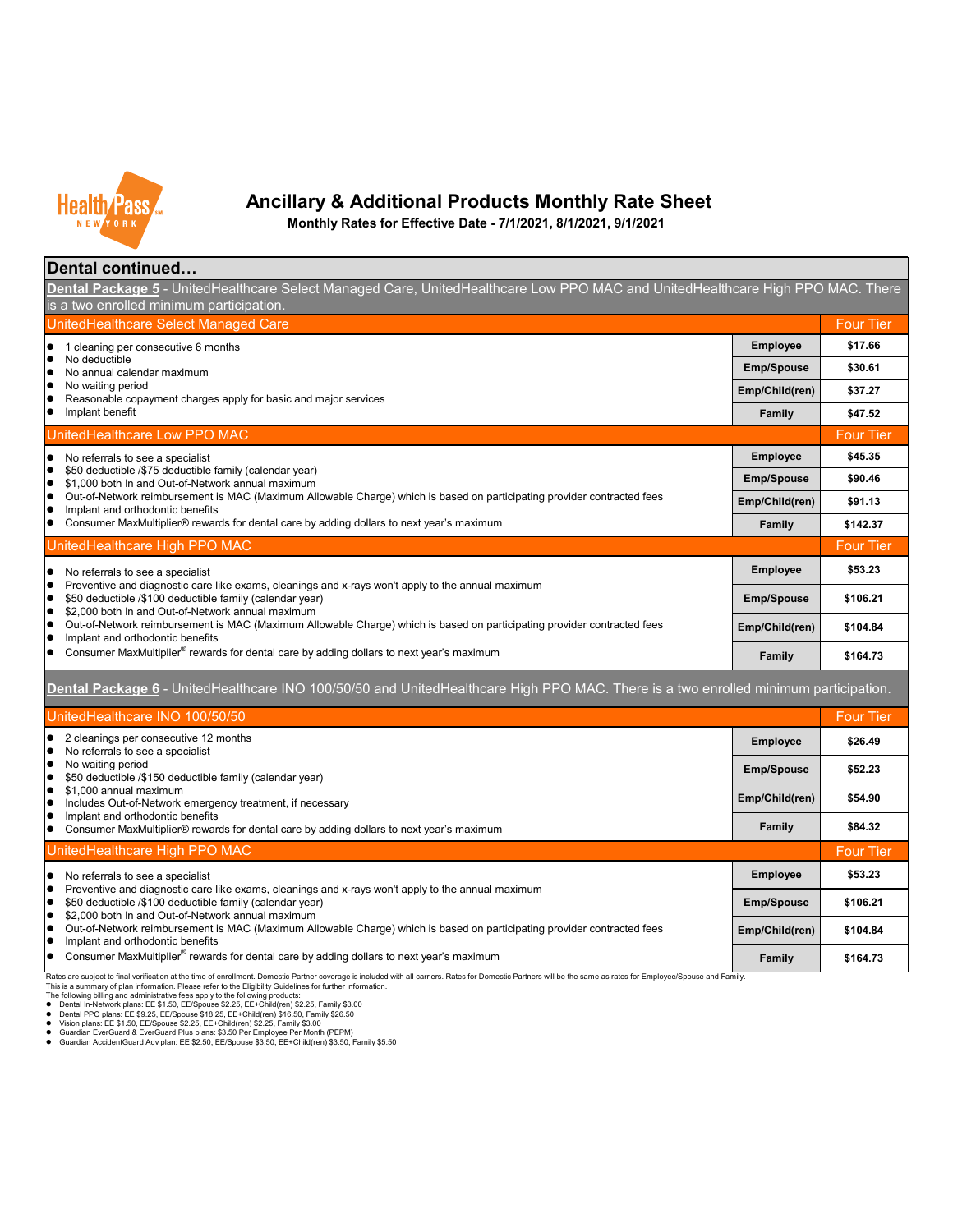| <b>Vision</b>                                                                                                                            |                   |                  |
|------------------------------------------------------------------------------------------------------------------------------------------|-------------------|------------------|
| Vision Package 1 – Guardian VisionGuard, Solstice Vision PPO and UnitedHealthcare Vision PPO. There is a 20% participation with Guardian |                   |                  |
| VisionGuard, excluding vision waivers.                                                                                                   |                   |                  |
| Guardian VisionGuard                                                                                                                     |                   | <b>Four Tier</b> |
|                                                                                                                                          | <b>Employee</b>   | \$6.93           |
| \$10 copay for an exam every 12 months<br>$\overline{\bullet}$<br>$\bullet$                                                              | <b>Emp/Spouse</b> | \$11.37          |
| \$25 copay for materials every 24 months<br>Davis Vision In-Network and Out-of-Network access as well                                    | Emp/Child(ren)    | \$11.55          |
|                                                                                                                                          | <b>Family</b>     | \$17.73          |
| <b>Solstice Vision PPO</b>                                                                                                               |                   | <b>Four Tier</b> |
| \$10 copay for an exam every 12 months<br>$\bullet$                                                                                      | <b>Employee</b>   | \$7.72           |
| \$25 copay for lenses & contact lenses every 12 months<br>$\bullet$                                                                      | <b>Emp/Spouse</b> | \$13.14          |
| \$25 copay for frames every 24 months<br>$\bullet$                                                                                       | Emp/Child(ren)    | \$15.75          |
| Davis Vision In-Network; Out-of-Network access as well<br>$\bullet$                                                                      | <b>Family</b>     | \$20.11          |
| <b>UnitedHealthcare Vision PPO</b>                                                                                                       |                   | <b>Four Tier</b> |
|                                                                                                                                          | <b>Employee</b>   | \$6.69           |
| \$10 copay for an exam every 12 months<br>$\bullet$<br>$\bullet$                                                                         | <b>Emp/Spouse</b> | \$12.09          |
| \$25 copay for materials every 12 months<br>Spectra Eyecare Networks; Out-of-Network access as well                                      | Emp/Child(ren)    | \$13.79          |
|                                                                                                                                          | Family            | \$19.23          |

This is a summary of plan information. Please refer to the Eligibility Guidelines for further information.

The following billing and administrative fees apply to the following products:

- Dental In-Network plans: EE \$1.50, EE/Spouse \$2.25, EE+Child(ren) \$2.25, Family \$3.00
- Dental PPO plans: EE \$9.25, EE/Spouse \$18.25, EE+Child(ren) \$16.50, Family \$26.50
- Vision plans: EE \$1.50, EE/Spouse \$2.25, EE+Child(ren) \$2.25, Family \$3.00
- Guardian EverGuard & EverGuard Plus plans: \$3.50 Per Employee Per Month (PEPM)
- Guardian AccidentGuard Adv plan: EE \$2.50, EE/Spouse \$3.50, EE+Child(ren) \$3.50, Family \$5.50

| UnitedHealthcare Vision PPO                                                        |                   | <b>Four Tier</b> |
|------------------------------------------------------------------------------------|-------------------|------------------|
|                                                                                    | <b>Employee</b>   | \$6.69           |
| \$10 copay for an exam every 12 months<br>\$25 copay for materials every 12 months | <b>Emp/Spouse</b> | \$12.09          |
| Spectra Eyecare Networks; Out-of-Network access as well                            | Emp/Child(ren)    | \$13.79          |
|                                                                                    | <b>Family</b>     | \$19.23          |

Rates are subject to final verification at the time of enrollment. Domestic Partner coverage is included with all carriers. Rates for Domestic Partners will be the same as rates for Employee/Spouse and Family.

| <b>Solstice Vision PPO</b>                                                                            |                   | <b>Four Tier</b> |
|-------------------------------------------------------------------------------------------------------|-------------------|------------------|
|                                                                                                       | <b>Employee</b>   | \$7.72           |
| \$10 copay for an exam every 12 months<br>\$25 copay for lenses & contact lenses every 12 months      | <b>Emp/Spouse</b> | \$13.14          |
| \$25 copay for frames every 24 months                                                                 | Emp/Child(ren)    | \$15.75          |
| Davis Vision In-Network; Out-of-Network access as well                                                | <b>Family</b>     | \$20.11          |
| <b>UnitedHealthcare Vision PPO</b>                                                                    |                   | <b>Four Tier</b> |
|                                                                                                       | <b>Employee</b>   | \$6.69           |
| \$10 copay for an exam every 12 months                                                                | <b>Emp/Spouse</b> | \$12.09          |
| \$25 copay for materials every 12 months<br>Spectra Eyecare Networks; Out-of-Network access as well   | Emp/Child(ren)    | \$13.79          |
|                                                                                                       | <b>Family</b>     | \$19.23          |
| Vision Package 3 - Guardian VisionGuard 20% participation, excluding vision waivers                   |                   |                  |
| <b>Guardian VisionGuard</b>                                                                           |                   | <b>Four Tier</b> |
|                                                                                                       | <b>Employee</b>   | \$6.93           |
| \$10 copay for an exam every 12 months                                                                | <b>Emp/Spouse</b> | \$11.37          |
| \$25 copay for materials every 24 months<br>Davis Vision In-Network and Out-of-Network access as well | Emp/Child(ren)    | \$11.55          |
|                                                                                                       | <b>Family</b>     | \$17.73          |
| Vision Package 4 – Solstice Vision PPO no minimum participation                                       |                   |                  |
| <b>Solstice Vision PPO</b>                                                                            |                   | <b>Four Tier</b> |
|                                                                                                       | <b>Employee</b>   | \$7.72           |
| \$10 copay for an exam every 12 months<br>\$25 copay for lenses & contact lenses every 12 months      | <b>Emp/Spouse</b> | \$13.14          |
| \$25 copay for frames every 24 months                                                                 | Emp/Child(ren)    | \$15.75          |
| Davis Vision In-Network; Out-of-Network access as well                                                | <b>Family</b>     | \$20.11          |
| Vision Package 5 - UnitedHealthcare Vision PPO no minimum participation                               |                   |                  |



## **Ancillary & Additional Products Monthly Rate Sheet**

**Vision Package 2** – Solstice Vision PPO and UnitedHealthcare Vision PPO. There is no minimum participation.

**Monthly Rates for Effective Date - 7/1/2021, 8/1/2021, 9/1/2021**